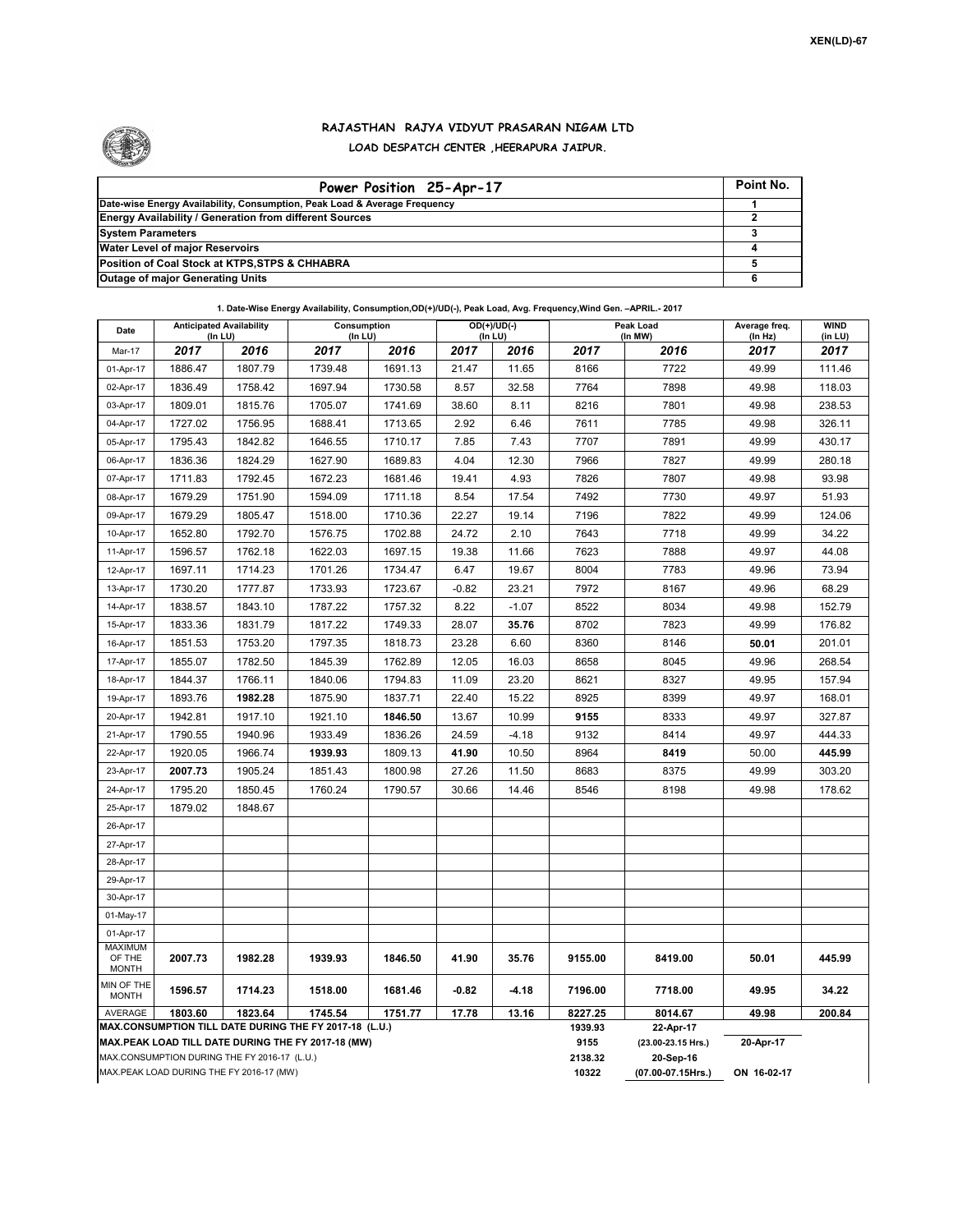|                | (In LU)                                                                 |                                  |               |               |
|----------------|-------------------------------------------------------------------------|----------------------------------|---------------|---------------|
| S.No.          | Sources Available to Rajasthan / Installed<br>Capacity as on 30.09.2016 | Prior                            | Prior         | Actual        |
|                |                                                                         | assessment of<br>Avail. For next | assessment of | Energy        |
|                | (In MW)                                                                 |                                  | Avail.        | Received      |
|                |                                                                         | Dav                              | 24-Apr-17     |               |
| 1              | KTPS (1240/1240)                                                        | 176.00                           | 130.00        | 120.10        |
| $\overline{2}$ | STPS (1500/1500)                                                        | 55.00                            | 55.00         | 49.57         |
| 3              | DHOLPUR GAS CCPP (330/330)                                              | 0.00                             | 0.00          | 0.00          |
| 4              | RAMGARH (273.5/273.5)                                                   | 46.00                            | 46.00         | 46.03         |
| 5              | RAPP-A(200/200)                                                         | 0.00                             | 0.00          | 0.00          |
| 6              | MAHI (140/140)                                                          | 0.00                             | 0.00          | 0.96          |
| 7              | CHAMBAL (RPS+JS) (135.5/271)                                            | 0.00                             | 0.00          | 1.68          |
| 8              | <b>GIRAL LIGNITE (250/250)</b>                                          | 0.00                             | 0.00          | 0.00          |
| 9              | CHHABRA TPS 1000/1000)                                                  | 216.00                           | 174.00        | 189.96        |
| 10             | ADANI (TPS) + KALISINDH (TPS)                                           | 285.00                           | 285.00        | 253.04        |
|                | (1200+1200/1320+1200)                                                   |                                  |               |               |
| 11             | WIND FARM (3980.40/4119.15)                                             | 150.00                           | 180.00        | 178.62        |
| 12             | SOLAR POWER(737.70/1295.70)                                             | 0.00                             | 0.00          | 0.00          |
| 13             | CAPTIVE POWER PLANTS                                                    | 0.00                             | 0.00          | 0.00          |
| 14             | REGIONAL (INTRA STATE) O.A. (VLTPS)                                     | 0.00                             | 0.00          | 0.00          |
| 15             | <b>OPEN ACCESS</b>                                                      | $-70.41$                         | $-65.80$      | $-65.83$      |
| 16             | BIOMASS - (101.95/119.25)                                               | 7.00                             | 8.00          | 7.07          |
| 17             | BARSINGHSAR LTPS(250/250)                                               | 52.00                            | 54.00         | 50.99         |
| 18             | RAJWEST (1080/1080)                                                     | 172.00                           | 172.00        | 150.99        |
|                | <b>TOTAL (A): 1-18</b>                                                  | 1088.59                          | 1038.20       | 983.18        |
| 19             | <b>BBMB COMPLEX</b>                                                     |                                  |               |               |
|                | a) BHAKRA(230.79/1516.3)                                                | 18.57                            | 18.53         | 18.70         |
|                | b) DEHAR (198/990)                                                      | 27.12                            | 30.42         | 29.20         |
|                | c) PONG (231.66/396)                                                    | 13.50                            | 14.69         | 13.66         |
|                | TOTAL : a TO c                                                          | 59.19                            | 63.65         | 61.55         |
| 20             | <b>CENTRAL STATIONS</b>                                                 |                                  |               |               |
|                | d) SINGRAULI (300/2000)                                                 | 78.08                            | 68.90         | 68.90         |
|                | e) RIHAND<br>(310.24/3000)                                              | 90.72                            | 89.26         | 89.16         |
|                | f) UNCHAHAR-I(20/420)                                                   | 3.26                             | 3.53          | 4.03          |
|                | g) UNCHAHAR-II& III(61/630)                                             | 7.77                             | 8.68          | 9.67          |
|                | h) INDIRA GANDHI STPS(JHAJHAR) 0.00/1500)                               | 0.00                             | 0.87          | 5.56          |
|                | i) NCTPS DADRI St-II (43.22/980) + DADRI-TH                             | 3.92                             | 2.60          | 9.28          |
|                | j) DADRI GAS (77/830)                                                   | 3.46                             | 3.83          | 3.69          |
|                | k) ANTA<br>(83.07/419)                                                  | 0.00                             | 0.00          | 0.00          |
|                | I) AURAIYA<br>(61.03/663)<br>m) NAPP<br>(44/440)                        | 0.00                             | 0.00          | 0.00          |
|                | n) RAPP-B<br>(125/440)                                                  | 11.00                            | 11.00         | 11.00         |
|                | o) RAPP-C                                                               | 31.09<br>12.52                   | 31.09         | 31.09         |
|                | (88/440)<br>p) SALAL                                                    | 4.31                             | 15.36<br>4.25 | 11.78<br>4.35 |
|                | (20.36/690)<br>(70.37/720)<br>q) URI                                    | 17.71                            | 17.91         | 17.68         |
|                | r) TANAKPUR (10.86/94)                                                  | 0.58                             | 1.00          | 0.93          |
|                | s) CHAMERA - (105.84/540)                                               | 25.15                            | 24.99         | 24.99         |
|                | t) CHAMERA-II (29.01/300)                                               | 8.82                             | 8.82          | 8.82          |
|                | u) CHAMERA-III (25.21/231)                                              | 6.26                             | 7.25          | 6.46          |
|                | v) DHAULIGANGA (27/280)                                                 | 4.06                             | 4.53          | 4.10          |
|                | w) DULHASTI (42.42/390)                                                 | 12.09                            | 12.09         | 12.09         |
|                | x) SEWA (13/120)                                                        | 3.92                             | 3.92          | 3.92          |
|                | y) NJPC (112.00/1500) + RAMPUR(31.808/412.02)                           | 25.75                            | 36.43         | 34.04         |
|                | z) TEHRI (75/1000)                                                      | 5.52                             | 4.78          | 5.25          |
|                | aa) KOTESHWR (33.44/400) + PARBATI3 (56.73/520)                         | 11.12                            | 15.22         | 16.44         |
|                | ab) TALA                                                                | 1.05                             | 0.91          | 0.91          |
|                | ac) MUNDRA UMPP (380/4000)                                              | 53.52                            | 53.52         | 56.52         |
|                | ad) SASAN (372/3960)                                                    | 87.50                            | 75.77         | 75.40         |
|                | ae) FRKKA+KHLGN+TLCHR (70.18/3940)                                      | 24.34                            | 0.00          | 18.07         |
|                | af) URS POWER(DADRI TH-I)                                               | 0.00                             | 0.00          | 0.00          |
|                | TOTAL SCHEDULE(a TO af)                                                 | 592.70                           | 570.15        | 595.68        |
|                | LOSSES                                                                  | $-16.41$                         | $-14.63$      | $-20.78$      |
|                | <b>NET SCHEDULED</b>                                                    | 576.29                           | 555.52        | 574.90        |
| 21             | BILATERAL (REG.) EXCL. BANKING                                          | 13.97                            | 16.21         | 12.60         |
| 22             | <b>BANKING</b>                                                          | 0.00                             | 0.00          | 0.00          |
| 23             | BILATERAL(INTER-REG.). EXCLUDING (ISOA &                                | 106.28                           | 108.90        | 86.37         |
|                | <b>BANKING)</b>                                                         |                                  |               |               |
| 24             | INTER STATE OPEN ACCESS (BILATERAL+IEX)                                 | 70.41                            | 65.80         | 65.83         |
|                |                                                                         |                                  |               |               |
| 25             | INDIAN ENERGY EXCHANGE                                                  | 23.48                            | 6.71          | 6.71          |
|                | <b>TOTAL(B): (19 TO 25)</b>                                             | 790.44                           | 757.00        | 746.40        |
|                | TOTAL GENERATION (A +B) : 1 TO 25                                       |                                  |               | 1729.58       |
|                | OVER DRAWAL (+)/UNDER DRAWAL (-)                                        |                                  |               | 30.66         |
|                | <b>GRAND TOTAL</b>                                                      | 1879.02                          | 1795.20       | 1760.24       |
|                | LAST YEAR                                                               | 1848.67                          | 1850.45       | 1790.57       |

## **2.Anticipated Availability/Generation From Different Sources**